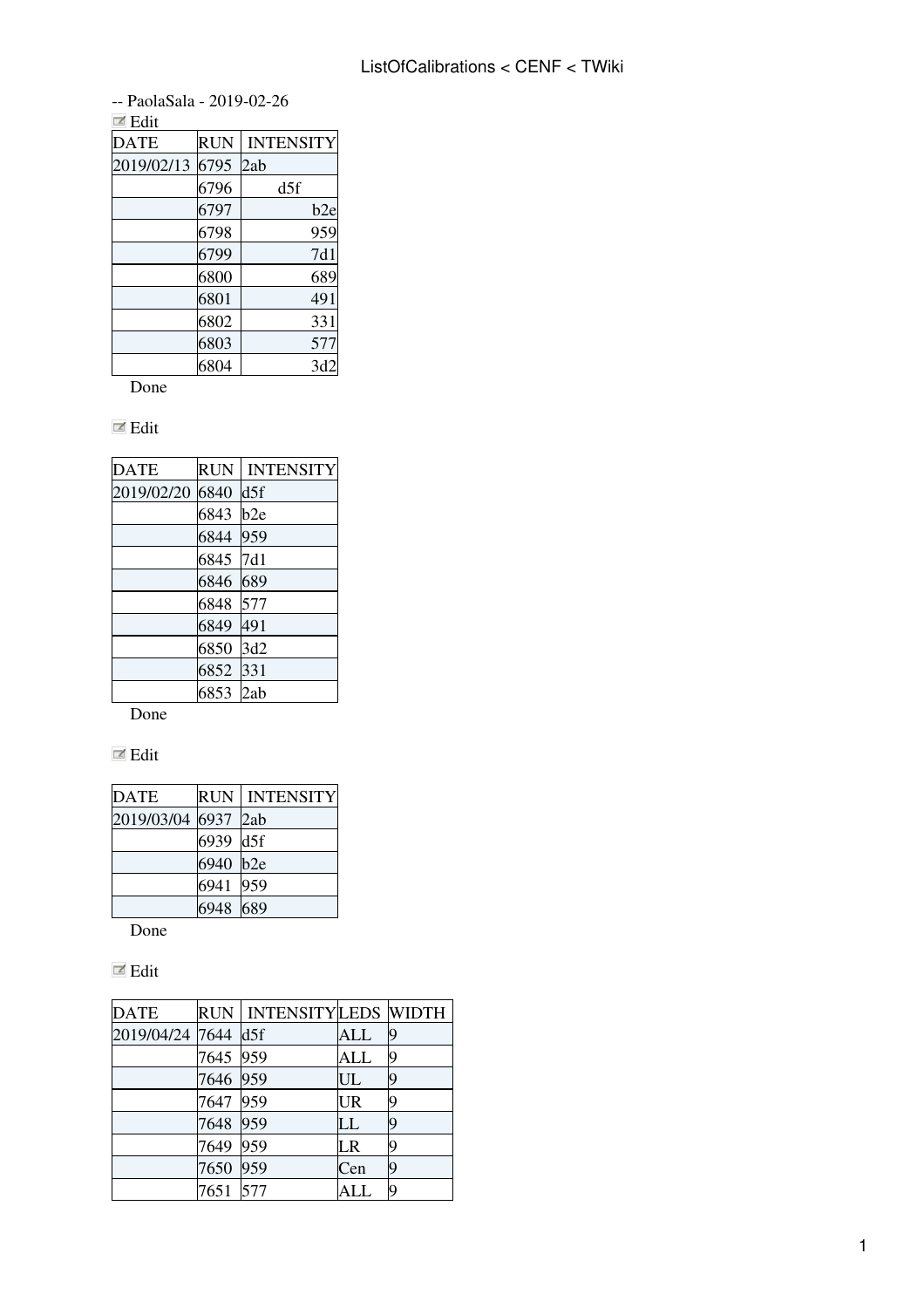| 7652 | 2d2 |  |
|------|-----|--|
| 7653 | 2ab |  |

Done

| DATE            |          | RUN   INTENSITY LEDS  WIDTH |                        |   |
|-----------------|----------|-----------------------------|------------------------|---|
| 2019/05/02 7719 |          | d5f                         | ALL                    | 9 |
|                 | 7720     | 959                         | ALL                    |   |
|                 | 7721     | 959                         | UL                     | 9 |
|                 | 7722 959 |                             | <b>UR</b>              | 0 |
|                 | 7723     | 959                         | LL                     | 9 |
|                 | 7724     | 959                         | $\overline{\text{LR}}$ | 9 |
|                 | 7725 959 |                             | Cen                    | 9 |
|                 | 7726     | 577                         | ALL                    | 9 |
|                 | 7727     | 3d2                         | ALL                    | 9 |
|                 | 7728     | 2ab                         | ALL                    |   |

**E**dit

| DATE                |          | RUN   INTENSITYLEDS  WIDTH |            |    |
|---------------------|----------|----------------------------|------------|----|
| 2019/05/21 7942 d5f |          |                            | ALL        | 9  |
|                     | 7943 959 |                            | ALL        | 19 |
|                     | 7944 577 |                            | <b>ALL</b> |    |
|                     | 7945 577 |                            | UL         |    |
|                     | 7946 577 |                            | <b>UR</b>  |    |
|                     | 7950 577 |                            | LL         |    |
|                     | 7951     | 3d2                        | ALL        |    |
|                     | 7952 577 |                            | LR         |    |

Done

## $\blacksquare$  <br> Edit

| <b>DATE</b> | <b>RUN</b> | <b>INTENSITYLEDS WIDTH</b> |                 |   |
|-------------|------------|----------------------------|-----------------|---|
| 2019/11/27  | 10447      | <b>FFF</b>                 | ALL             | 9 |
|             | 10448      | 959                        | ALL             | 9 |
|             | 10449      | 7d1                        | ALL             | 9 |
|             | 10450 689  |                            | ALL             | 9 |
|             | 10451      | 577                        | ALL             | 9 |
|             | 10452 491  |                            | ALL             | 9 |
|             | 10453 3d2  |                            | ALL             | 9 |
|             | 10454 331  |                            | <b>ALL</b>      | 9 |
|             | 10455 d5f  |                            | ALL             | 9 |
|             | 10456 b2e  |                            | ALL             | 9 |
|             | 10457 959  |                            | UL9             |   |
|             | 10458 959  |                            | LL9             |   |
|             | 10459 959  |                            | Cen9            |   |
|             | 10460      | 959                        | UR <sub>9</sub> |   |
|             | 10461      | 959                        | LR              | 9 |

Done

| Bias scan 2019/11/28 |           |      |  |
|----------------------|-----------|------|--|
| <b>RUN</b>           | SiPM MPPC |      |  |
| 10476 27.5           |           | 48.0 |  |
| 10477 27.0           |           | 49.0 |  |